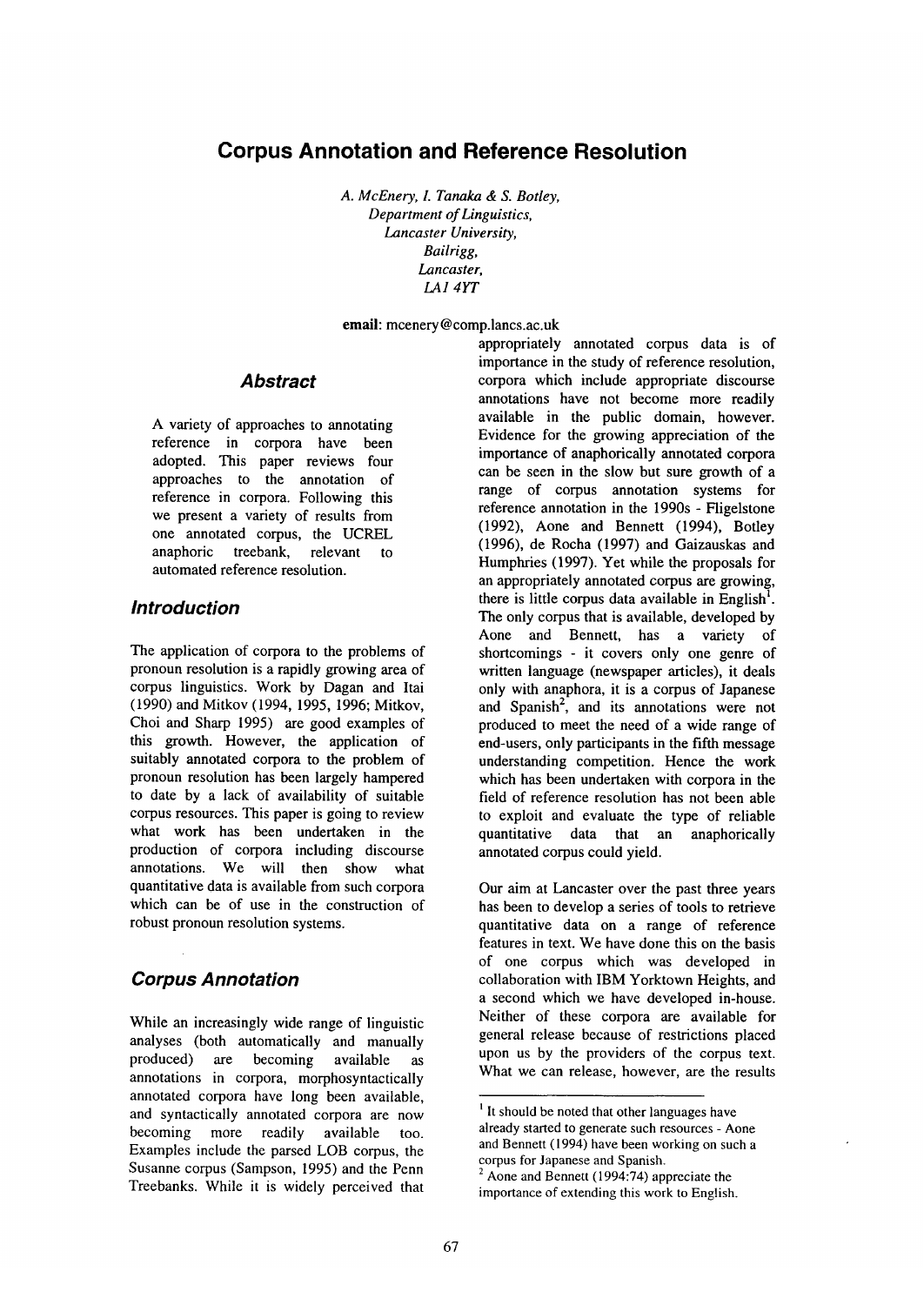of our mining of the corpus for quantitative data. This is the first publication aimed at the release of such information.

The uses to which such information may be put in anaphor resolution are obvious. Using quantitative data of this sort may be one means of providing "knowledge poor" reference resolution. Also, as McEnery (1995) suggests, such quantitative data may be used to provide a more restricted search area for knowledge intensive anaphor resolution systems to work in. We believe that the data we present later in this paper shows clearly, for one text type at least, that the use of quantitative data to limit the search space of a reference resolution algorithm is a possibility.

Before we present any such data, however, we will review the limited body of work that exists in the

field of reference resolution-oriented annotation in corpus linguistics. In doing so we will cover two schemes developed at Lancaster University (Botley, 1996, Fligelstone, 1992), and two further schemes developed at Sheffield and Sussex Universities (Gaizauskas and Humphries, 1997, de Rocha, 1997). This type of review is of interest because it shows the range of features that may be annotated in such a corpus, and consequently gives a sense of the type of quantitative data we may hope to extract from an appropriately annotated corpus.

## *Work to Date*

Having established that a range of annotation schemes are being developed to encode anaphoric reference resolution in corpora, we need to review this work here. We need to review it because in doing so one gains a flavour of the types of quantitative data that may become available in the near future from the fruit of such efforts. When we have completed our review of four important annotation schemes, we will go in and look in some detail at the type of data forthcoming from corpora annotated by one scheme, the Lancaster scheme, and assess its potential impact upon practical, robust knowledge poor anaphor resolution.

## *The UCREL Anaphoric Treebank*

This treebank consists of 100,000 words of morphosyntactically-annotated Associated Press Newswire stories, and was developed as part of a collaborative project between UCREL and IBM Yorktown Heights (Garside, 1993). The treebank is marked up using the IBM/UCREL discourse annotation scheme (Fligelstone, 1992). This scheme encodes a wide range of anaphoric and cohesive features based on the typology of Halliday and Hasan (1976). Each feature is associated with annotation symbols which encode the type of relationship involved, and the direction of reference, where relevant.

In addition to these features, it is possible to mark uncertainty (of direction of reference, or of the antecedent), multiple antecedents, and semantic values on second and third-person pronouns. For a more detailed treatment of the annotation scheme, see Fligelstone (1992).

The UCREL discourse annotation scheme was applied to corpus texts using a tailor-built editing tool, called XANADU (Garside, 1993). XANADU is an interactive tool which allows an analyst to rapidly introduce cohesion annotations into corpus texts. The tool was developed as part of the above-mentioned collaborative project between UCREL and IBM Yorktown Heights (Garside, 1993: 5-27).

#### Evaluation of the UCREL annotation scheme

The UCREL annotation scheme scores very highly in terms of granularity of analysis - it is possible to mark a wide range of cohesive phenomena using the scheme. This means that it is possible to provide a corpus resource which is very rich in data that could be useful to an algorithm for resolving anaphora. However, one area of weakness is that it only works effectively when marking antecedents that are surface linguistic strings, such as noun phrases and clauses. It has been found, especially by Francis (Francis, 1994 as well as Botley (Botley, 1996) that some antecedents are indirectly related to their anaphors. One example of this is where demonstrative anaphors function to encapsulate or label (Francis, 1994) a large stretch of preceding discourse. Using the existing UCREL annotation scheme, the only way of marking such a feature would be to place antecedent annotations around the entire previous text. While it is possible to do this for situations where an antecedent is a single sentence, it is far from certain how to mark an antecedent that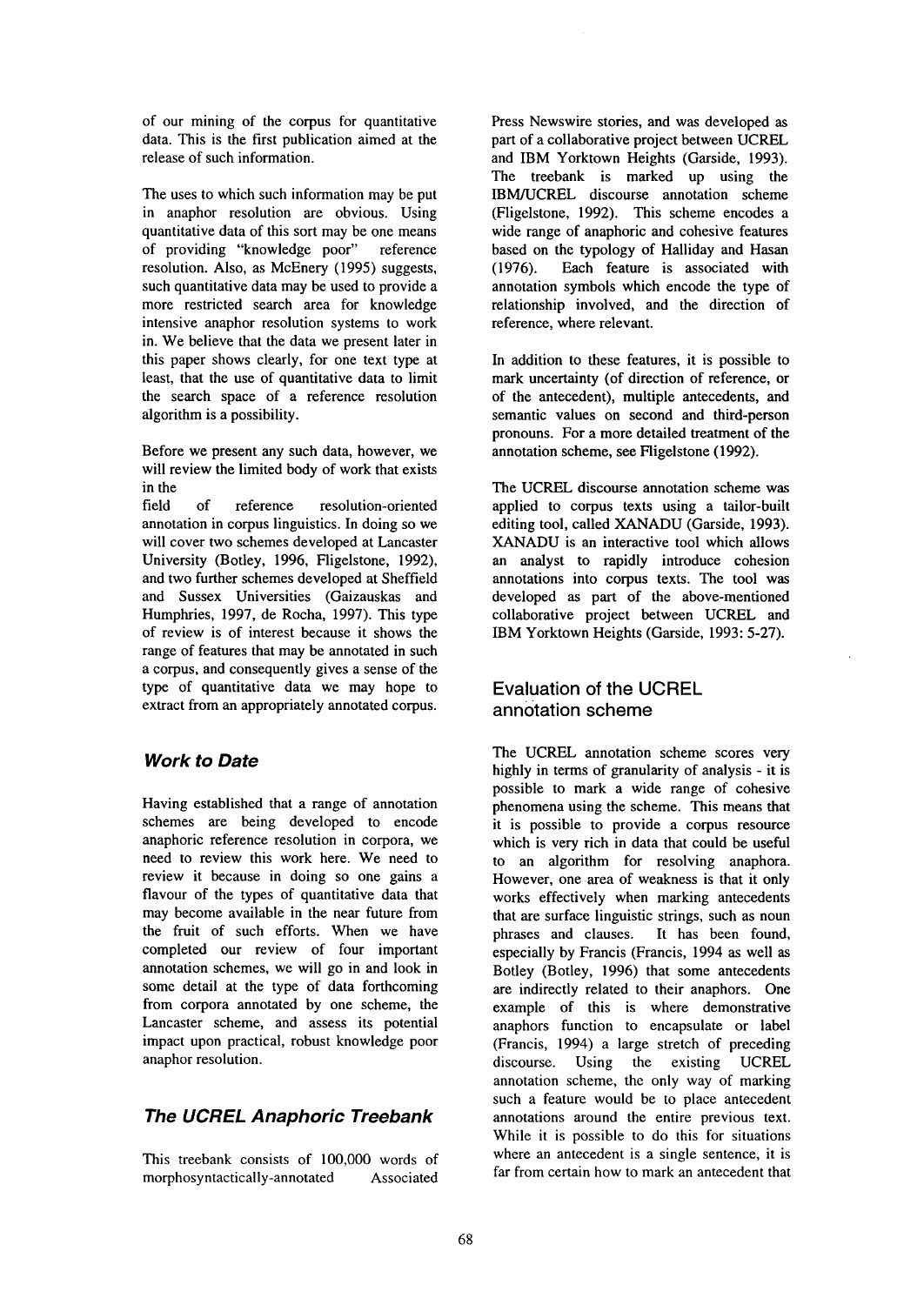is not a clearly identifiable surface element of the text. Therefore, this class of 'indirect anaphors' are not easily markable using the UCREL scheme. Despite this limitation, it is still eminently feasible to mark surface antecedents.

## *De Rocha's Work.*

In a notation scheme developed by Marco de Rocha (de Rocha, 1997), spoken corpus texts 3 in English and Portuguese are segmented and annotated according to the topic structure of the texts analysed. This approach reflects the widely-accepted view in discourse analysis and text linguistics that the topic of the discourse 4 tends to be the preferred antecedent for a given anaphoric expression. Therefore, de Rocha's annotation is aimed at exploring the complex relationships between anaphora and discourse topic.

Firstly, de Rocha establishes, for each discourse fragment under analysis, a global topic, or discourse topic. The discourse topic can be valid throughout a whole text, or may change at different points, in which case, a new discourse topic will be established and annotated. The discourse topic is annotated above the text fragment as a noun phrase within asterisks. The next step is to divide the text into discourse segments according to local topic continuity. This is done by assigning a segment topic, which is only valid throughout a given segment of the discourse. Whenever the local topic changes, a new segment topic is assigned, and appropriate annotation is inserted manually into the text. Segment topics are annotated using the letter s, followed by an index number, similar to those assigned using the UCREL scheme.

Segments where further local topic shift occurs are further subdivided into subsegments, with their own appropriate annotation, consisting of the string ss, followed by an index number as with segment annotations. Also, topics which have been dropped, but have been reintroduced in the conversation are also marked by adding the letter  $r$  to the s or ss annotations for discourse segments.

As well as the above segment and subsegment annotations, de Rocha's scheme allows for discourse segments to be annotated according to the discourse function they serve, for instance 'introduce the discourse topic' is annotated using the string intro\_dt. Also, each annotation string contains a short phrase describing the current topic for the segment or subsegment under analysis.

The final stage in de Rocha's analytical framework is to annotate each case of anaphora that take place within the discourse segments identified. This is done by specifying four properties of anaphora:

!. type of anaphora, such as 'subject pronoun' or 'full noun phrase', with each type having its own tag,

2. type of antecedent, defined as either implicit or explicit, each of which is tagged separately in the annotation,

3. topicality status of the antecedent, in other words whether the antecedent is the discourse topic, segment topic or subsegment topic.

4. processing slot, by which anaphora cases can be classified according to the type of knowledge used in processing them, such as syntactic, collocational or discourse knowledge.

## Evaluation of de Rocha's annotation scheme.

De Rocha's scheme has a number of innovations. Primarily, it goes beyond annotating anaphoric cases in texts, and attempts to encode information about the relationship between anaphora and topicality in discourse, which goes a long way towards providing annotated corpora that can be used in studies of discourse structure and anaphora. Secondly, rather than simply identifying anaphors and antecedents, it classifies them according to some rigorous criteria which are more detailed than the framework laid down by Halliday and Hasan, which was at the core of the UCREL scheme. Thirdly, de Rocha's scheme is developed for use with spoken dialogues in more than one language, which introduces extra analytical dimensions to the corpus-based analysis of anaphora. And finally, de Rocha introduces information concerning the kind of knowledge used in processing anaphors, which is not included in other schemes, but would be very useful in any research that marries corpus-based description with a knowledge-based approach to anaphor resolution.

<sup>&</sup>lt;sup>3</sup> de Rocha used extracts from the London-Lund Corpus for his English data.

 $\Gamma$  Topic is known by various terms in the literature, for instance focus (Sidner, 1986) or center (Mitkov, 1994b).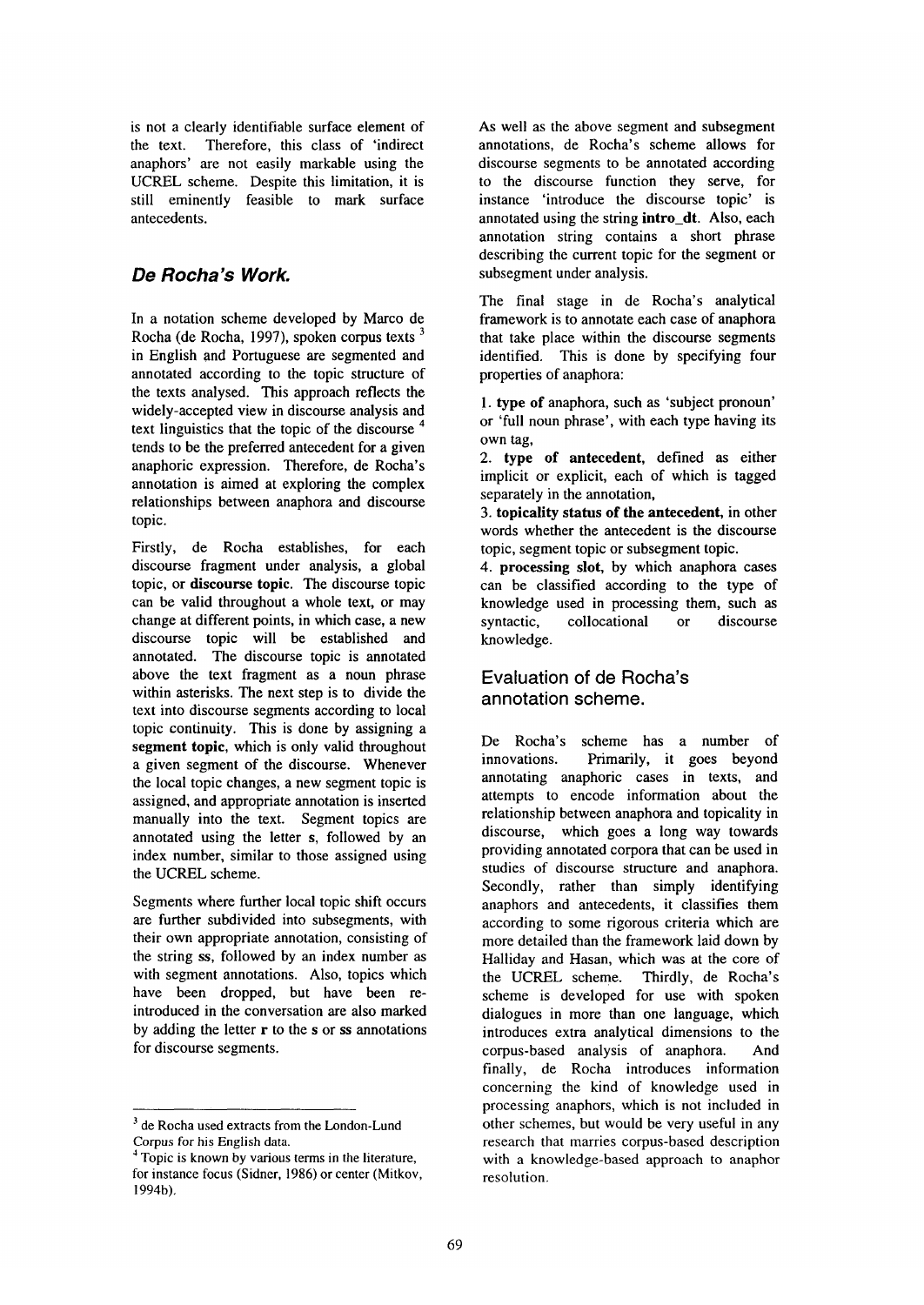The main disadvantage to de Rocha's scheme is that it does not use a widely-accepted text encoding format in its annotation symbols, a requirement that is becoming increasingly important in modern corpus-based research. The next anaphoric annotation system to be described here does do this, however.

## *Gaizauskas and Humphries Scheme*

Gaizauskas and Humphries (1997) use SGML (Standard Generalised Markup Language) tags to annotate anaphoric expressions in texts used in a coreference resolution task. SGML is becoming a widely-recognised standard for encoding electronic texts for interchange between different computer systems in natural language engineering research.

#### **Evaluation of Gaizauskas and Humphries' annotation**

This system has the main advantage of being in a widely-recognised text interchange format. However, it only allows a small subset of anaphoric relations to be marked, in this case, reference involving 'it'. Also, the scheme was developed for use in a rigidly restricted automatic resolution task where the success of each annotation had to be measured. It was not developed for use on a large corpus-based project, as with other annotation schemes described in this chapter. Despite this, however, the SGML framework does provide a useful starting point by which other schemes may be converted to SGML in the future.

# *Botley's Annotation Scheme*

The final annotation scheme to be described here was developed by Simon Botley (Botley, 1996), and, like that of de Rocha, attempts to classify anaphoric expressions according to various external criteria. Botley's scheme was developed to describe the different ways in which demonstrative expressions function anaphorically in written and spoken corpus texts. Essentially, Botley classifies demonstrative anaphors according to five distinctive features, each of which can have one of a series of values: Recoverability **of**  Antecedent (the extent to which the antecedent is a recoverable surface string), Direction **of Reference, Phoric Type** (derived from

#### Hailiday and Hasan's framework), **Syntactic Function and Antecedent Type.**

Each case of demonstrative anaphora in a 300,000 word corpus  $5$  was annotated with a five-character tag which encoded each of the above values for each of the five features identified.

## Evaluation of Botley's annotation scheme.

Like de Rocha, Botley's scheme has the advantage of being able to mark a great deal more information about anaphoric phenomena in the text than the UCREL scheme at present can. Also, it is relatively straightforward to derive statistics concerning frequency of occurrence of particular demonstrative features using the Botley scheme, from which sophisticated statistical modelling can be carried out. Also, the Indirectly Recoverable value allows analysts to home in on areas of demonstrative anaphora which are worthy of further study. It was mentioned above that the UCREL scheme cannot provide much information about those cases of anaphora where the antecedent is not an identifiable surface noun phrase. However, schemes which classify antecedents according to directness or indirectness of recoverability (Botley) or explicitness versus implicitness (de Rocha) are highly valuable and sensitive tools which can help analysts to derive richer descriptions of particular anaphoric features in a corpus.

# *Findings to Date*

Having reviewed the work undertaken on reference oriented corpus annotation to date, we can now present a few examples of the type of data that we have extracted from the anaphoric treebanks held at Lancaster. It should be emphasised that the data we are presenting here is but a sample of the data we have <sup>6</sup>, which will be presented fully in Tanaka (1998) and Botley (forthcoming). [NOTE: need to say how many anaphors were detected here] The data all refers to the genre of newswire reporting, using the anaphoric treebank described above. Yet in presenting

 $<sup>5</sup>$  Consisting of 3x100-word samples from the</sup> Associated Press Treebank, the Canadian Hansard and the American Printing House for the Blind Corpus.

 $6$  Coming, as it does, from the 100,000 word Anaphoric Treebank.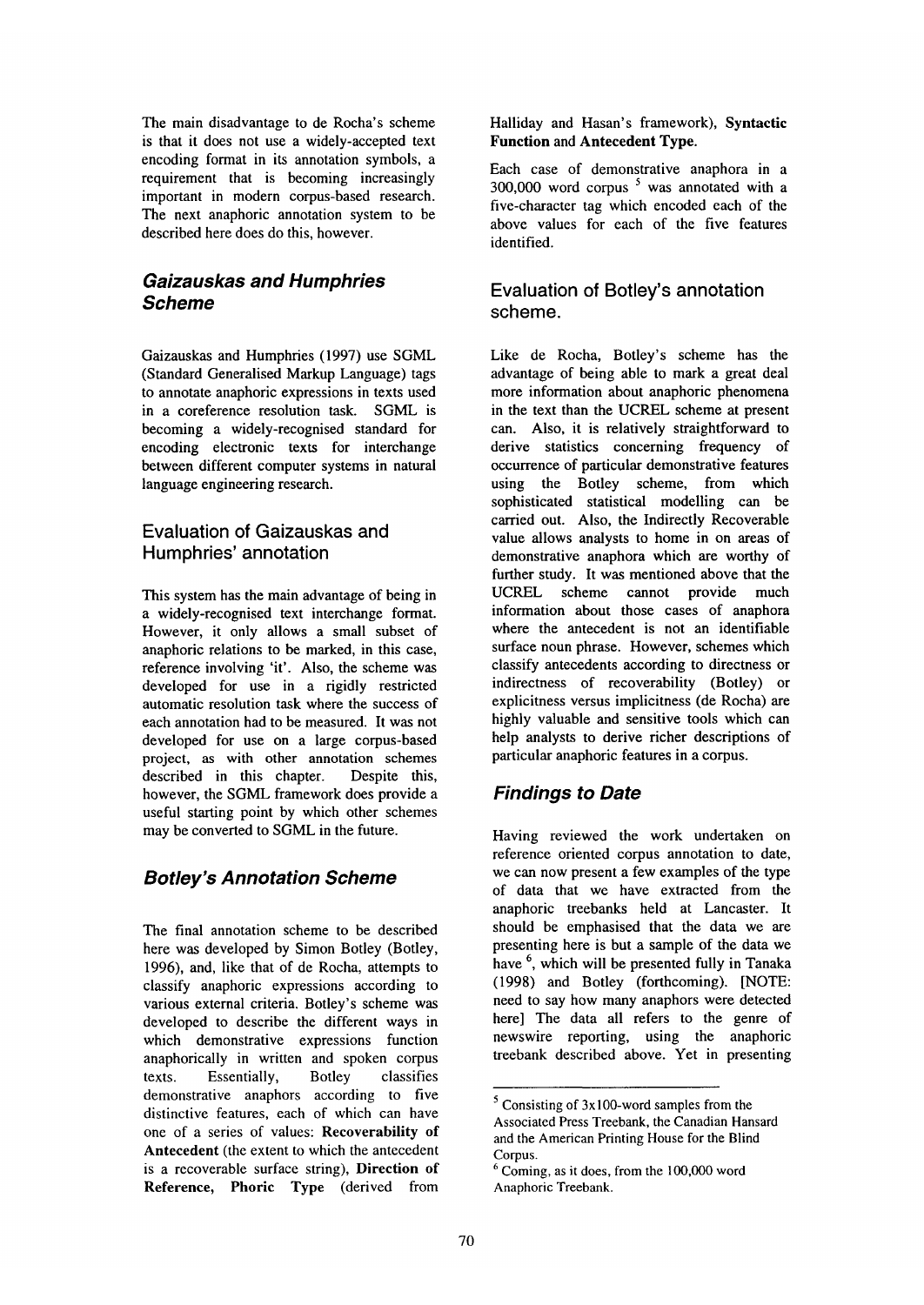these samples of data we believe that we are showing at least two things. Firstly, that existing quantitatively oriented studies of reference in English are generally supportable, as far as they go, by reference to corpus data. Secondly, and more importantly, it is possible to go beyond the bounds of existing studies, and provide relevant quantitative data that is not currently available.

**Table Two: Distance between referent and antecedent measured by number of intervening sentences.** 

| A              | B            | C            | D    | E             |
|----------------|--------------|--------------|------|---------------|
| 0              | 2073         | 44.29<br>%   | 2073 | 44.29<br>$\%$ |
| ı              | 1449         | 30.95<br>%   | 3522 | 75.24<br>$\%$ |
| $\overline{2}$ | 487          | 10.40<br>%   | 4009 | 85.64<br>%    |
| 3              | 205          | 4.38<br>%    | 4214 | 90.02<br>%    |
| 4              | 141          | 3.01<br>%    | 4355 | 93.04<br>%    |
| 5              | 88           | 1.88<br>%    | 4443 | 94.92<br>%    |
| 6              | 64           | 1.37<br>%    | 4507 | 96.28<br>%    |
| 7              | 34           | 0.73<br>Ho   | 4541 | 97.01<br>%    |
| 8              | 37           | 0.79<br>%    | 4578 | 97.80<br>$\%$ |
| 9              | 21           | 0.45<br>%    | 4599 | 98.25<br>%    |
| 10             | 20           | 0.43<br>%    | 4619 | 98.68<br>%    |
| Ħ              | 19           | 0.41<br>$\%$ | 4638 | 99.08<br>%    |
| 12             | 10           | 0.21<br>%    | 4648 | 99.30<br>%    |
| 13             | 9            | 0.19<br>%    | 4657 | 99.49<br>%    |
| 14             | 7            | 0.15<br>%    | 4664 | 99.64<br>%    |
| 15             | 6            | 0.13<br>%    | 4670 | 99.77<br>%    |
| 16             | 2            | 0.04<br>%    | 4672 | 99.81<br>%    |
| 17             | 5            | 0.11<br>%    | 4677 | 99.91<br>%    |
| 18             | 1            | 0.02<br>%    | 4678 | 99.94<br>%    |
| 19             | 2            | 0.04<br>%    | 4680 | 99.98<br>%    |
| 21             | $\mathbf{1}$ | 0.02<br>%    | 4681 | 100.00<br>%   |

**Key to table:** A is numbers of intervening sentence boundaries, B is number of occurrences, C is rate of occurrences, D is the sum of occurrences to that point and E is rate of sum.

Let us begin with the first case. Ariel (1988) found a relatively normal distribution for distance between anaphor and antecedent in the data she observed. We have tried a variety of distance measures (intervening NPs, intervening words, intervening sentences) and found a very similar distribution in all cases. Table Two and Figure Five below show, in detail and graphically, how sentence distance shows the behaviour of anaphors.

The data in itself is quite remarkable, and shows a variety of points clearly. First, the preoccupation with intra-sentential anaphora in generative linguistics is shown to be unhealthy. Intra-sentential anaphora is shown to be the minority case in this data. Most anaphors in the data sample are inter-sentential. Any anaphor resolution system which dwells upon intrasentential anaphora at the expense of intersentential anaphora is doomed to failure. Second, the behaviour of the anaphors is remarkably uniform. In practical terms, if you accepted that you were prepared to limit your search for an antecedent five sentences distant from an anaphor, then although you would be placing an upper limit on the accuracy of your algorithm of 94.92%, you would be receiving a bonus, in a reduction of some 75% of the potential relevant search space. If we assume that with an increased search space accuracy declines, then quantitatively motivated limitations such as that suggested may boost the success rate of a knowledge intensive system which suffers from declining accuracy and speed with an open ended search space.

Third, the majority of anaphors are either intersentential, or occur in the previous sentence. Admittedly, this observation only covers around 75% of cases, but nonetheless, it is indicative of the type of probabilistic information that may be incorporated into search algorithms to aid with selection of an antecedent - if there is no case to choose on rational grounds between an antecedent five sentences away and one in the previous sentence, the one in the previous sentence is fundamentally more likely to be the right one.

Let us now move to our second point - using annotated corpora to derive quantitative data not available currently. When we look at the analysis above, and studies such as Ariel (1988), there is a great deal that this simple distance oriented type of analysis does not show. Do all of the anaphors have the same pattern of distribution, for instance? It may be that this averaging of distances as shown in table one looks quite different when it is broken down by anaphor. Also, how do features other than distance influence reference resolution - for example, how do pronouns in direct quotations behave? Do they have antecedents beyond the scope of the quotation itself?

**Table 3: Distance data for each pronoun in direct speech and non-quoted text** 

| Sentences<br>Intervening |  |  |  | $\mathbf{a}$ | 91 | 10 | 11 | ×. |  |
|--------------------------|--|--|--|--------------|----|----|----|----|--|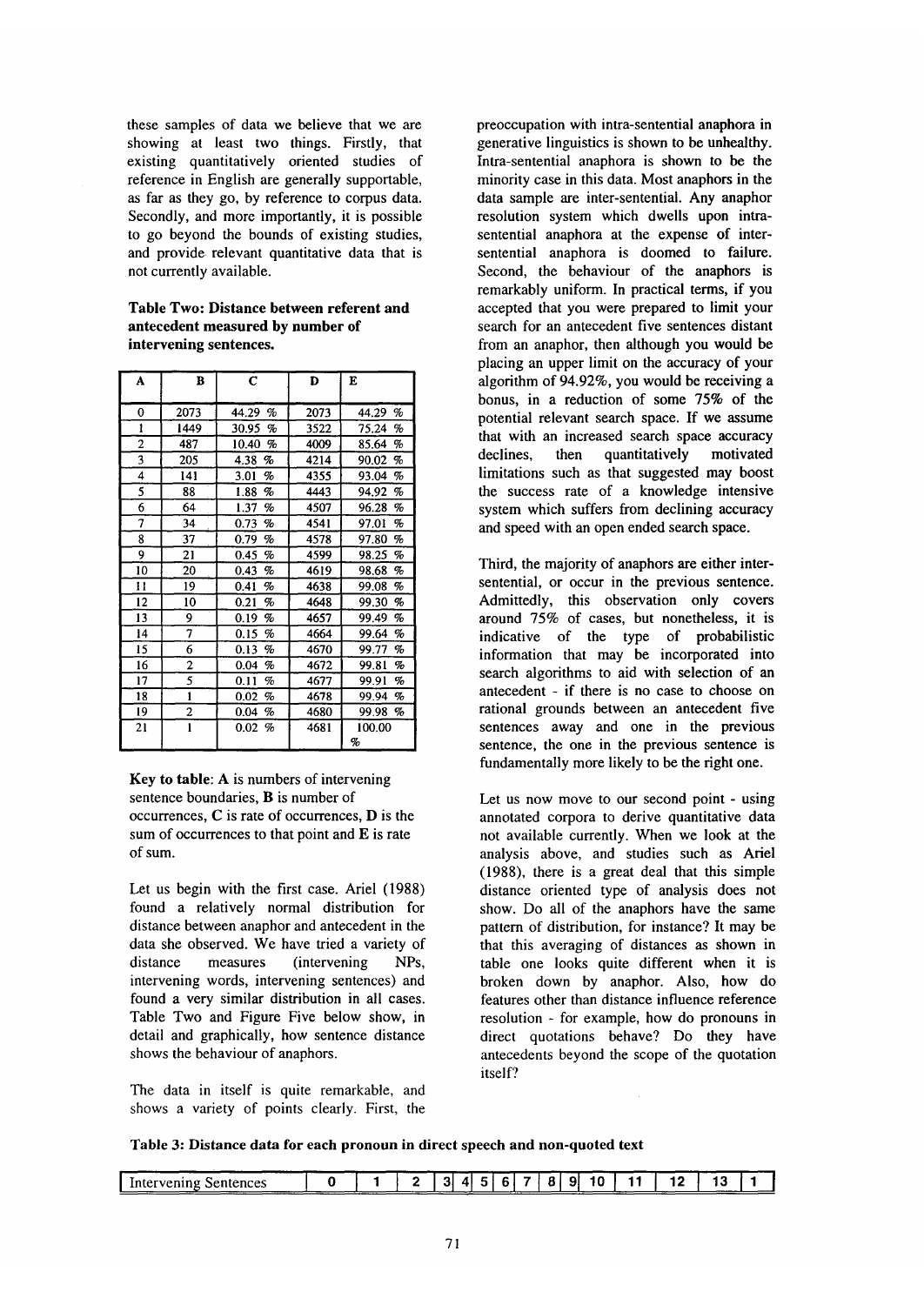|                 |                           |                           |                           |                         |                             |                           |                           |                           |                           |                           |                           |                           |                           |                           | 4                         |
|-----------------|---------------------------|---------------------------|---------------------------|-------------------------|-----------------------------|---------------------------|---------------------------|---------------------------|---------------------------|---------------------------|---------------------------|---------------------------|---------------------------|---------------------------|---------------------------|
| I_PPIS1         | 163                       | 290                       | 31                        | 9 <sub>l</sub>          | $\mathsf{u}$ ị $\mathsf{u}$ | 3                         | $\overline{2}$            | $\pmb{0}$                 | 0                         | $\overline{O}$            | 0                         | 1                         | 0                         | 0                         | $\mathbf 0$               |
| in DS           | 163                       | 290                       | 31                        | _.<br>9                 |                             | $\overline{3}$            | $\overline{2}$            | 0                         | $\mathbf 0$               | $\mathbf{o}$              | O                         | 1                         | 0                         | 0                         | 0                         |
| my_APP\$        | 44                        | 28                        | $\overline{\mathbf{3}}$   | $\overline{\mathbf{1}}$ | $\overline{0}$              | $\overline{\mathfrak{o}}$ | $\overline{0}$            | $\mathbf 0$               | $\overline{\mathbf{0}}$   | $\overline{0}$            | $\overline{\mathbf{0}}$   | $\overline{\mathbf{o}}$   | $\overline{\mathbf{0}}$   | $\overline{\mathbf{o}}$   | $\overline{\mathbf{o}}$   |
| in DS           | 44                        | 28                        | 3                         | $\mathbf{1}$            | 0                           | 0                         | 0                         | 0                         | 0                         | $\mathbf{0}$              | 0                         | 0                         | 0                         | 0                         | 0                         |
| me_PPIO1        | $\overline{27}$           | $\overline{28}$           | 9                         | $\overline{\mathbf{1}}$ | $\overline{\mathfrak{o}}$   | $\mathbf 0$               | $\overline{\mathbf{0}}$   | $\overline{\mathfrak{o}}$ | $\overline{0}$            | $\overline{\mathfrak{o}}$ | $\overline{\mathbf{o}}$   | $\overline{\mathfrak{o}}$ | 0                         | $\mathbf 0$               | ō                         |
| in DS           | 27                        | 28                        | 9                         | -11                     | $\boldsymbol{0}$            | 0                         | 0                         | 0                         | $\mathbf 0$               | 0                         | 0                         | 0                         | 0                         | 0                         | 0                         |
| myself_PPX1     | 1                         | 0                         | $\mathbf 0$               | $\overline{\mathbf{o}}$ | $\overline{\mathbf{0}}$     | $\mathbf 0$               | $\overline{\mathbf{0}}$   | $\mathbf 0$               | $\mathbf 0$               | $\overline{\mathbf{o}}$   | $\overline{\mathfrak{o}}$ | Ö                         | Ö                         | 0                         | 0                         |
| in DS           | 1                         | 0                         | 0                         | ol                      | $\ddot{\mathbf{0}}$         | $\mathbf 0$               | 0                         | 0                         | 0                         | ö                         | 0                         | 0                         | 0                         | 0                         | 0                         |
| $we$ PPIS2      | 80                        | 123                       | $\overline{30}$           | $\overline{8}$          | $\overline{\mathbf{8}}$     | $\overline{\mathbf{3}}$   | $\overline{\mathbf{5}}$   | $\overline{\mathbf{o}}$   | $\overline{\mathfrak{o}}$ | $\overline{\mathbf{o}}$   | $\overline{\mathbf{o}}$   | 0                         | $\overline{\mathfrak{o}}$ | $\overline{\mathfrak{o}}$ | $\overline{\mathfrak{o}}$ |
| in DS           | 80                        | 123                       | 29                        | $\overline{8}$          | $\overline{8}$              | 3                         | 5                         | 0                         | 0                         | 0                         | 0                         | 0                         | 0                         | O                         | 0                         |
| our_APP\$       | $\overline{34}$           | $\overline{18}$           | $\overline{6}$            | <u>laija</u>            | $\mathbf{1}$                | $\mathbf 0$               | $\mathbf 0$               | $\overline{\mathfrak{o}}$ | $\mathbf{1}$              | $\mathbf 0$               | $\Omega$                  | 0                         | 0                         | $\Omega$                  | 1                         |
| in DS           | 34                        | 18                        | 6                         |                         | $\mathbf{1}$                | O                         | $\mathbf 0$               | 0                         | $\mathbf{1}$              | $\mathbf 0$               | 0                         | 0                         | 0                         | 0                         | 1                         |
| us_PPIO2        | 9                         | $\overline{17}$           | $\overline{2}$            | $\mathbf{1}$            | $\overline{\mathbf{3}}$     | $\mathbf 0$               | $\overline{2}$            | 0                         | 0                         | $\overline{\mathbf{0}}$   | $\overline{\mathbf{o}}$   | 0                         | 0                         | 0                         | $\overline{\mathbf{0}}$   |
| in DS           | 9                         | 16                        | $\overline{2}$            | ïl                      | 3                           | $\overline{0}$            | $\overline{2}$            | 0                         | $\mathbf 0$               | ö                         | 0                         | 0                         | 0                         | 0                         | 0                         |
| ourselves_PPX2  | 4                         | $\overline{\mathfrak{o}}$ | $\overline{\mathbf{0}}$   | $\overline{\mathbf{o}}$ | $\overline{\mathbf{1}}$     | $\overline{\mathbf{0}}$   | $\overline{\mathbf{0}}$   | $\overline{\mathbf{o}}$   | $\overline{\mathfrak{o}}$ | $\overline{\mathbf{o}}$   | $\overline{\mathfrak{o}}$ | $\overline{\mathfrak{o}}$ | $\overline{\mathbf{0}}$   | $\overline{\mathbf{0}}$   | $\overline{\mathfrak{o}}$ |
| in DS           | 4                         | 0                         | 0                         | οl                      | $\mathbf{1}$                | 0                         | 0                         | 0                         | 0                         | 0                         | 0                         | 0                         | 0                         | 0                         | 0                         |
| you_PPY         | 4                         | 10                        | 0                         | ī                       | Ï                           | 0                         | $\mathbf{1}$              | $\mathbf 0$               | $\mathbf 0$               | $\overline{\mathfrak{o}}$ | ō                         | $\mathbf 0$               | 0                         | 0                         | $\mathbf 0$               |
| in DS           | 4                         | 10                        | 0                         | آآ                      | $\overline{\mathbf{1}}$     | 0                         | $\mathbf{1}$              | 0                         | 0                         | 0                         | 0                         | 0                         | 0                         | 0                         | 0                         |
| your_APPS       | $\overline{5}$            | 1                         | $\overline{\mathbf{0}}$   | $\overline{\mathbf{o}}$ | 0                           | 0                         | $\overline{\mathbf{o}}$   | $\overline{\mathbf{o}}$   | O                         | $\overline{\mathbf{o}}$   | $\overline{\mathbf{o}}$   | O                         | 0                         | 0                         | 0                         |
| in DS           | 4                         | 1                         | 0                         | Ö                       | $\overline{0}$              | 0                         | $\mathbf 0$               | O                         | 0                         | ö                         | O                         | 0                         | 0                         | 0                         | 0                         |
| yours_PP\$      | Ï                         | ō                         | $\overline{\mathfrak{o}}$ | 이                       | $\overline{\mathbf{o}}$     | 0                         | $\overline{\mathfrak{o}}$ | $\overline{\mathbf{o}}$   | $\overline{\mathbf{o}}$   | 0                         | $\overline{\mathbf{0}}$   | $\overline{\mathfrak{o}}$ | $\overline{\mathbf{o}}$   | 0                         | $\overline{\mathbf{0}}$   |
| in DS           | 1                         | 0                         | 0                         | Ö                       | $\overline{0}$              | O                         | 0                         | 0                         | 0                         | $\mathbf{O}$              | 0                         | 0                         | 0                         | 0                         | 0                         |
| yourself_PPX1   | $\overline{\mathfrak{o}}$ | $\overline{\mathbf{0}}$   | $\overline{\mathbf{o}}$   | $\overline{\mathbf{o}}$ | $\overline{\mathfrak{o}}$   | $\overline{\mathfrak{o}}$ | $\overline{\mathfrak{o}}$ | $\overline{\mathfrak{o}}$ | $\overline{\mathfrak{o}}$ | $\overline{\mathfrak{o}}$ | $\overline{\mathbf{o}}$   | ō                         | $\overline{\mathfrak{o}}$ | $\mathbf 0$               | $\overline{\mathfrak{o}}$ |
| in DS           | 0                         | 0                         | 0                         | $\overline{0}$          | $\overline{0}$              | 0                         | $\mathbf 0$               | 0                         | 0                         | $\mathbf{0}$              | 0                         | 0                         | 0                         | 0                         | 0                         |
| yourselves_PPX2 | $\overline{\mathfrak{o}}$ | 0                         | $\overline{\mathbf{0}}$   | $\overline{\mathbf{o}}$ | $\overline{\mathfrak{o}}$   | $\mathbf 0$               | $\mathbf 0$               | $\overline{\mathbf{o}}$   | $\mathbf 0$               | $\overline{\mathfrak{o}}$ | $\overline{\mathfrak{o}}$ | 0                         | 0                         | 0                         | $\overline{\mathbf{0}}$   |
| in DS           | 0                         | 0                         | 0                         | öİ                      | ö                           | $\mathbf 0$               | 0                         | 0                         | 0                         | ö                         | 0                         | 0                         | 0                         | 0                         | 0                         |
| he_PPHS1        | 494                       | 485                       | 28                        | $\overline{7}$          | $\overline{3}$              | $\mathbf 0$               | 1                         | 1                         | 1                         | $\overline{\mathfrak{o}}$ | $\mathbf 0$               | 0                         | 0                         | 0                         | $\bf{0}$                  |
| in DS           | 37                        | 75                        | 8                         | $\overline{2}$          | o                           | 0                         | 0                         | 0                         | 0                         | 0                         | 0                         | 0                         | 0                         | 0                         | 0                         |
| his_APP\$       | 489                       | 69                        | $\overline{5}$            | $\overline{2}$          | $\overline{\mathfrak{o}}$   | $\overline{4}$            | $\mathbf{1}$              | $\overline{\mathbf{0}}$   | $\overline{\mathfrak{o}}$ | 0                         | $\overline{\mathbf{o}}$   | $\overline{\mathfrak{o}}$ | $\overline{\mathfrak{o}}$ | 0                         | $\overline{\mathfrak{o}}$ |
| in DS           | 40                        | 5                         | 0                         | 1 <sup>1</sup>          | $\overline{0}$              | $\overline{2}$            | $\mathbf{1}$              | 0                         | $\mathbf 0$               | 0                         | 0                         | 0                         | 0                         | 0                         | 0                         |
| his_PP\$        | $\overline{15}$           | $\overline{\mathbf{8}}$   | $\overline{0}$            | 이                       | $\overline{\mathbf{1}}$     | 0                         | $\overline{\mathfrak{o}}$ | $\overline{\mathbf{o}}$   | $\overline{\mathbf{0}}$   | $\overline{\mathfrak{o}}$ | $\overline{\mathbf{o}}$   | 0                         | 0                         | 0                         | $\overline{\mathfrak{o}}$ |
| in DS           | 1                         | 1                         | 0                         | 0                       | $\overline{0}$              | $\mathbf 0$               | 0                         | 0                         | $\mathbf o$               | Ö                         | 0                         | 0                         | 0                         | 0                         | 0                         |
| him_PPHO1       | 90                        | 25                        | 4                         | $\overline{\mathbf{o}}$ | $\overline{\mathbf{0}}$     | 0                         | $\mathbf 0$               | $\mathbf 0$               | 0                         | $\overline{0}$            | $\mathbf 0$               | Ō                         | 0                         | 0                         | 0                         |
| in DS           | 10                        | 11                        | $\overline{\mathbf{3}}$   | ö                       | 0                           | 0                         | 0                         | 0                         | $\mathbf 0$               | ö                         | 0                         | 0                         | 0                         | 0                         | 0                         |
| himself_PPX1    | $\overline{17}$           | 0                         | $\overline{\mathbf{o}}$   | 이                       | $\overline{0}$              | $\overline{\mathbf{0}}$   | $\overline{\mathbf{0}}$   | $\overline{\mathbf{o}}$   | $\overline{\mathfrak{o}}$ | $\overline{\mathfrak{o}}$ | $\overline{0}$            | $\overline{\mathfrak{o}}$ | $\overline{\mathbf{o}}$   | 0                         | $\overline{\mathfrak{o}}$ |
| in DS           | 0                         | 0                         | 0                         | Ol                      | Ö                           | 0                         | 0                         | 0                         | 0                         | 0                         | 0                         | 0                         | 0                         | 0                         | 0                         |
| $she$ -PPHS1    | 81                        | 89                        | $\overline{5}$            | $\overline{\mathbf{o}}$ | $\overline{\mathbf{1}}$     | 0                         | $\mathbf 0$               | $\overline{\mathfrak{o}}$ | $\overline{\mathfrak{o}}$ | 6                         | $\overline{\mathfrak{o}}$ | $\overline{\mathfrak{o}}$ | ō                         | 0                         | $\overline{\mathfrak{o}}$ |
| in DS           | $\overline{2}$            | 10                        | $\overline{c}$            | $\overline{0}$          | 0                           | 0                         | 0                         | 0                         | 0                         | 0                         | 0                         | 0                         | 0                         | 0                         | 0                         |
| her APPS        | $\overline{85}$           | $\overline{23}$           | $\overline{\overline{3}}$ | $\overline{0}$          | $\overline{\mathbf{o}}$     | $\mathbf 0$               | $\overline{0}$            | $\overline{0}$            | $\overline{0}$            | $\overline{\mathfrak{o}}$ | $\overline{0}$            | $\overline{\mathfrak{o}}$ | $\overline{\mathbf{o}}$   | 0                         | $\overline{0}$            |
| in DS           | 2                         | 4                         | 0                         | $\ddot{\mathbf{Q}}$     | 0                           | 0                         | 0                         | 0                         | 0                         | Ö                         | 0                         | 0                         | 0                         | 0                         | 0                         |
| her_PPHO1       | 25                        | $\overline{9}$            | $\overline{2}$            | ᅙ                       | $\overline{\mathfrak{o}}$   | $\mathbf 0$               | $\mathbf 0$               | 0                         | 0                         | $\overline{\mathfrak{o}}$ | 0                         | 0                         | 0                         | 0                         | 0                         |
| in DS           | 7                         | $\overline{\mathbf{3}}$   | 1                         | Οl                      | 0                           | 0                         | 0                         | 0                         | 0                         | 0                         | 0                         | 0                         | 0                         | 0                         | 0                         |
| herself_PPX1    | $\overline{2}$            | 0                         | 0                         | o                       | $\overline{\mathbf{o}}$     | $\mathbf 0$               | 0                         | 0                         | 0                         | $\mathbf 0$               | 0                         | 0                         | 0                         | 0                         | 0                         |
| in DS           | 0                         | 0                         | $\overline{\mathfrak{o}}$ | न                       | $\overline{\mathfrak{o}}$   | $\overline{\mathfrak{o}}$ | $\overline{\mathfrak{o}}$ | $\overline{\mathbf{0}}$   | $\overline{\mathfrak{o}}$ | $\Omega$                  | 0                         | 0                         | 0                         | $\Omega$                  | 0                         |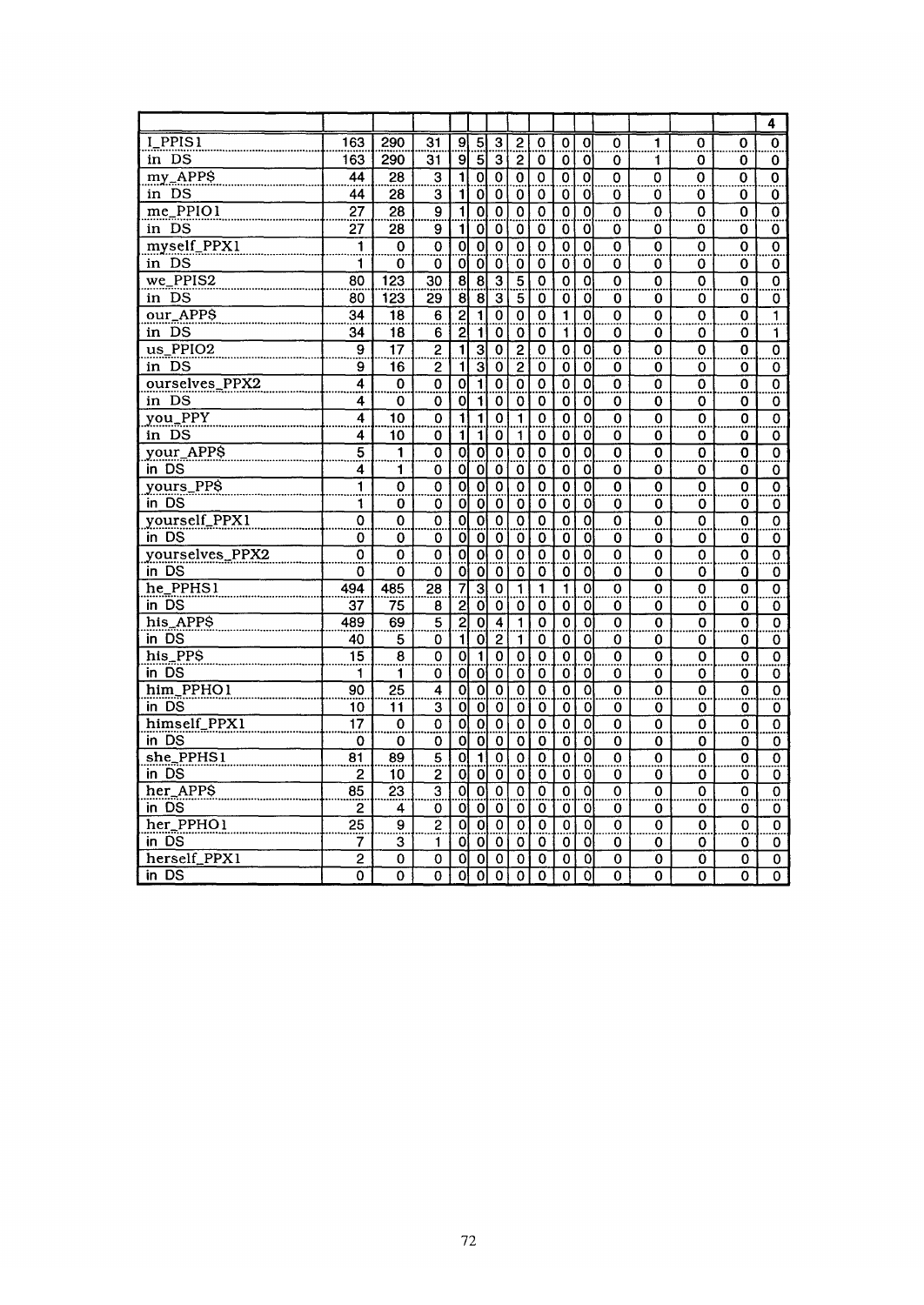The ways in which we have elaborated the analysis presented above are numerous. But for the purpose of showing briefly and succinctly the reasons why we may want to do a more detailed analysis of our data, see Table 2 below. In this table, we have analysed sentence distance for each pronoun, both within direct speech (line "in DS") and outside direct speech. For purposes of presentation we have limited the distance to 14 sentences, though as noted previously, a few antecedents lie beyond this range. In the following table, each pronoun has two entries. On the first line, the total number of occurrences of each pronoun are given in each of the distance categories represented. The second line gives the total number of occurrences of each pronoun appearing in direct speech in each distance category represented.

Looking at this table, it is clear that all pronouns do not act alike, and further, that the determination of whether a pronoun is in direct speech or not can be of great practical relevance. Most' first and second person pronouns *(I, my, me, myself, we, our, us, ourselves, you, yours)* only ever occur within direct speech in this genre. On examination of the text, their antecedent almost invariably lies beyond the direct quotation itself. Consequently, it is noticeable that these pronouns tend to have longer distance ties than the third person pronouns, as the quotation itself has been included within the distance measure. If we look, for instance, at references occurring at a distance of six sentences, I, *we, us* and *you* occurring in direct speech account for ten of the thirteen cases (the remainder being one each of *he, his* and *they,* of which only his occurs in direct speech).

Overall, the predominant tendency is still towards very short range reference - with most antecedents being within one sentence of the anaphor. There are a very few cases of pronouns with a more substantial tail than others - 6.1% of the 504 cases of I observed had an antecedent at two sentences distance, compared, say to the 213 cases of *its,* which has no antecedents more than one sentence distant, and which only had 1.9% (4 cases) at 1 sentence distance..

While the overall characterisation of distance suggests that the most populous category of references is intra-sentential followed by references one sentence distant, this pattern is not true for all pronouns. While there is no pronoun observed that prefers antecedents at two or more sentences distant over those occurring within the same sentence, there are anaphors which prefer an antecedent in the previous sentence over an antecedent in the same sentence, adding further weight to our observation that ignoring inter-sentential anaphora is not an option. *I, me, we, us, you*  and *she* prefer an antecedent at one sentence distance; intra-sentential anaphora does not seem to be the norm for these anaphors.

In other words, given different pronouns and different circumstances, there are variations in the behaviour of pronouns. Although we are only reporting on one genre here, the work of Botley (1996) looking at determiners in three genres, suggest that genre is another dimension of variation where we may see significant differences in the pattern of distributions of pronouns across various distance measures.

## *Conclusion*

The point of our investigations are to illuminate a variety of features that corpus based pronoun resolution systems may benefit by, and which they must certainly be aware of:

- 1. Pronoun antecedents do exhibit clear quantitative patterns of distribution
- 2. Genre may influence those patterns
- 3. Direct speech is an important factor in explaining some of those patterns
- 4. Inter sentential pronoun resolution is not always the norm
- 5. Some patterns of pronoun antecedent distribution are prone to longer tails than others
- 6. Characterisation of pronoun distributions based on all pronouns distorts the picture which may be observed on the individual pronoun level

An obvious criticism of our work to date is that we have not based a pronoun resolution system upon the data that we have extracted from our corpus (although Tanaka, 1998 does include a report on such a system). The reason we have not done so, is that we are far from convinced that the right corpus resources and the right

<sup>7</sup> In our discussion here, we will use the raw freqeuncy data from the tables as the basis of our discussion. A more exacting statistical analysis of the type of data we present here is given in Tanaka(1998) and Botley (forthcoming).